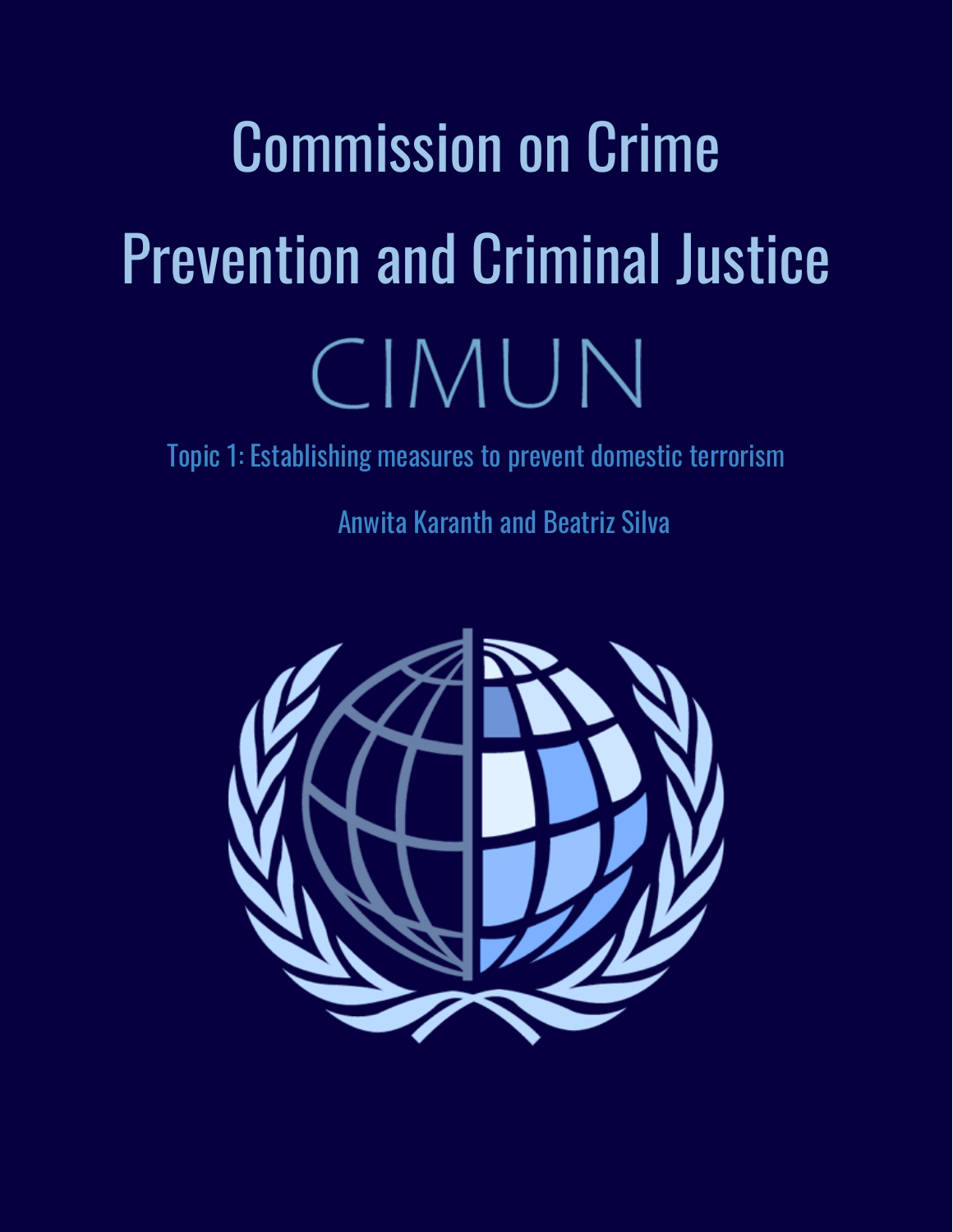#### Introduction

In order to further the establishment of women and the vulnerable as equals in society, the issue of domestic violence against them must be addressed. Although domestic violence is prevalent in all walks of life, it is predominantly women that are affected. It is important to keep in mind that the percentage of women that have experienced domestic violence is over double that of the percentage of men<sup> $1$ </sup> (data primarily available from the US), while reading through this report, so that you understand why it primarily focuses on women. In addition to that, less preventative measures have been put into place that deal specifically with other groups of people, for example minors or the elderly, and therefore this report talks mostly about preventative measures to protect women.

Experiencing domestic violence is an infringement upon Article 5 of the Universal Declaration of Human Rights<sup>2</sup>, and is therefore an extremely serious issue, hence the urgency with which it must be resolved. Adequate procedures and measures must be introduced by organisations such as the United Nations, so that the number of victims reduces, and we are able to eliminate one of the obstacles that prevent the achievement of total equality and peace.

#### Key Terms

**Domestic violence -** *a pattern of behaviour in any relationship that is used to gain or maintain power and control over an intimate partner. Also known as domestic abuse, it encompasses physical, sexual, emotional, economic or psychological actions or threats that influence another person, and can affect all persons who have an intimate relationship with the abuser, regardless of race, age, sexual orientation, religion or gender. 3*

**Universal Declaration of Human Rights -** *a document that acts like a global road map for freedom and equality – protecting the rights of every individual, everywhere. It outlines 30 rights and freedoms that belong to every individual, and the rights that were included continue to form the basis for international human rights law. 4*

**Federal crime -** *an act that is made illegal by U.S. federal legislation enacted by both the United States Senate and United States House of Representatives and signed into law by the president.*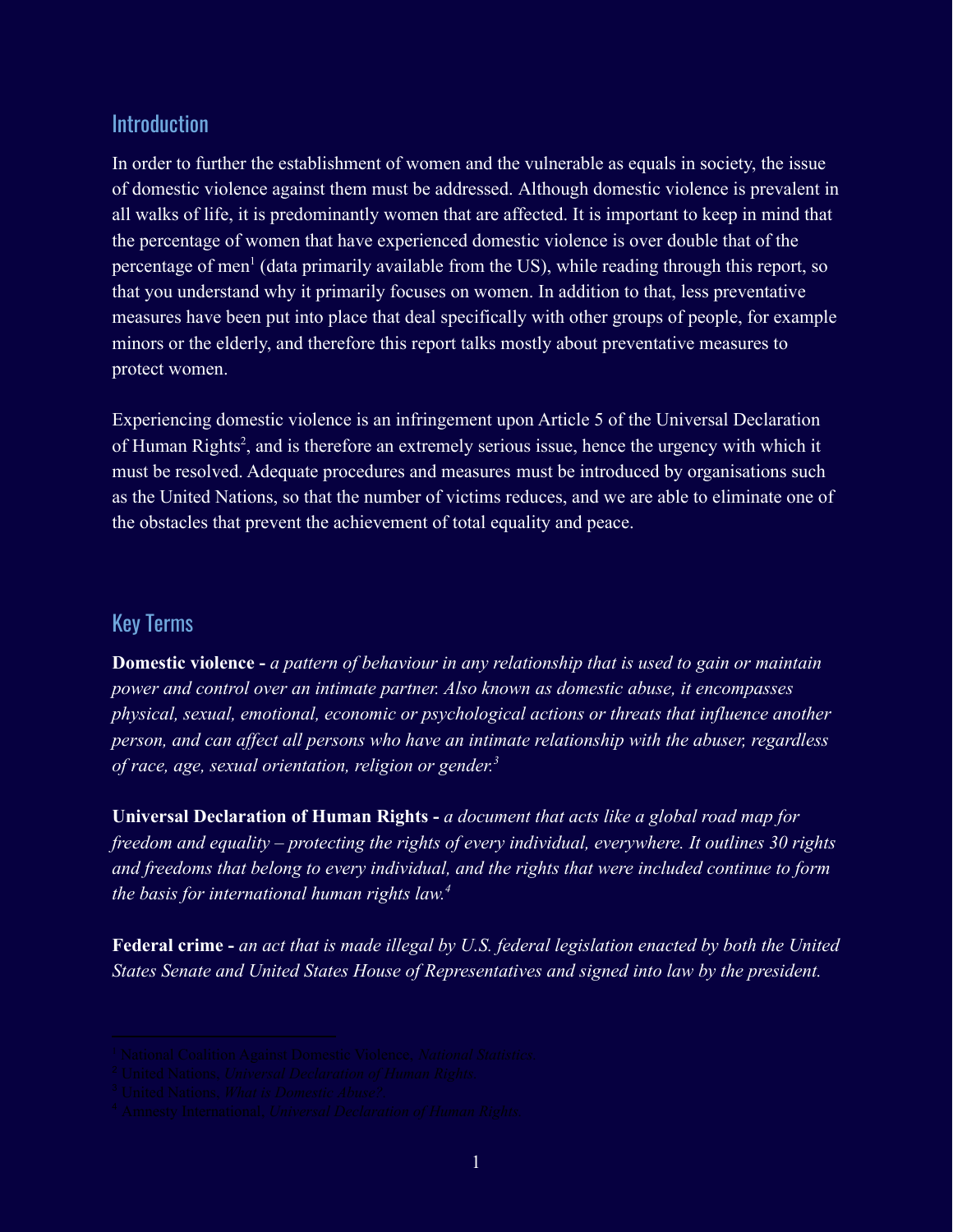*Prosecution happens at both the federal and the state levels, so a "federal crime" is one that is prosecuted under federal criminal law and not under state criminal law. 5*

**Ratification -** *the action of signing or giving formal consent to a treaty, contract, or agreement, making it officially valid.<sup>6</sup>*

#### Background Information

As domestic violence primarily affects women, majority of the legal and international measures that have been implemented focus on intimate partner violence against women, and it is important to recognise that this issue is a subset of all violence and inequality against women, which stems from the historical pattern of an unequal power balance between the men and women. Although this problem is centuries old, the first significant recognition of this issue was as late as 1980, at the World Conference of the United Nations Decade for Women<sup>7</sup>, showing just how recently it was taken to be a serious issue.

Domestic violence prevention measures were only implemented legally following the World Conference on Human Rights, wherein a manual detailing the United Nations preliminary approach towards tackling the problem was released. In addition to the the manual, the United Nations released the Declaration on the Elimination of Violence Against Women, a declaration which 171 countries<sup>8</sup> adopted, showing the gravity of the situation and signalling the start of a global effort to prevent domestic violence.

The Violence Against Women Act of 1994 (VAWA), in the Unites States, made domestic abuse a federal crime. The passing of this bill was monumental, as it was the first official legislation passed by a significant world power that outlawed domestic abuse and all other forms of violence against women, even if it focused on domestic abuse against women and not any other types of people. There had been attempts in other countries and other laws passed, however, the passing of VAWA was important as it removed the nuanced clauses in other laws that were designed to give the benefit of the doubt to the male perpetrator, and instead let the law support the victim more easily.

<sup>5</sup> Wikipedia, *Federal Crime in the United States.*

<sup>6</sup> Oxford Languages Dictionary, *Ratification*

<sup>7</sup> United Nations, *Strategies for Confronting Domestic Violence: A Resource Manual, 1993*, page 2.

<sup>8</sup> United Nations, *Key Conference Outcomes on Human Rights.*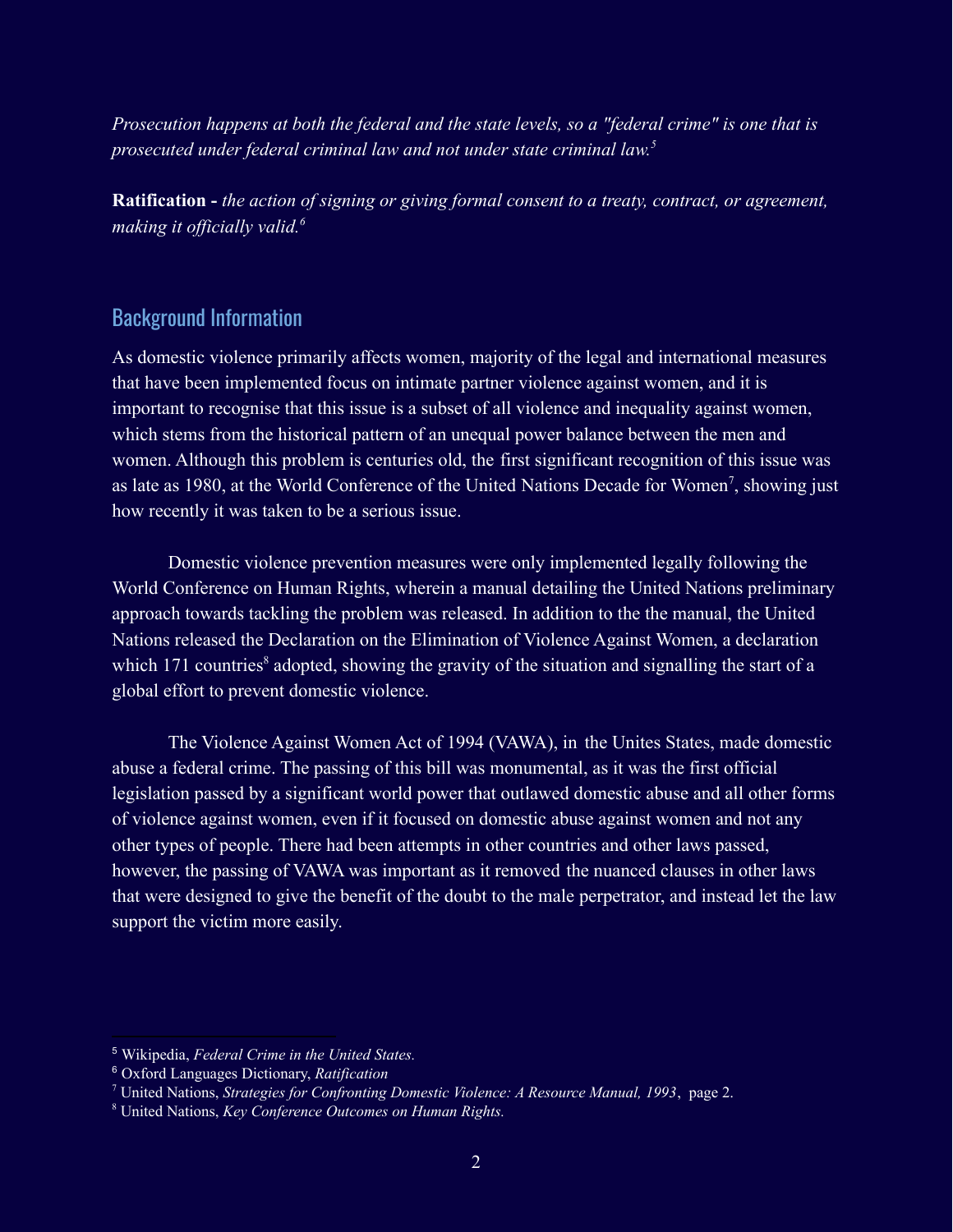Due to the current pandemic, domestic abuse rates have spiralled (as shown by data about the increasing number of calls to domestic abuse hotlines)<sup>9</sup>, as lockdown gave many abusers more opportunities, and left abuse victims trapped in their own homes. In order to prevent these rates from climbing any further and to tackle the growth in rates caused by the pandemic, new policies must be discussed and implemented.

NB: While conducting research, delegates should be aware that attitudes towards domestic violence vary slightly from country to country, due to cultural norms, and this may affect statistics. This is on account of the fact that attitudes vary based on religion and underlying ideology about subservient women and children that remains in some cultures to date. In addition to these cultural stigmas about speaking up, a lot of victims of abuse do not speak up due to fear of death or further injury, lack of support, lack of knowledge, lack of means to support themselves and more<sup>10</sup>. Due to these reasons, it is believed that the proportion of people facing abuse is much larger than the proportion who report it, and it is important to keep in mind that statistics may not reflect the true numbers while researching.

# Major Countries and Organizations Involved

**World Health Organization -** WHO collaborates with the UN and other partner organisations to lead research and prevention initiatives. It focuses on all aspects of domestic violence prevention and aftermath, but focuses primarily in the health and social aspects of domestic violence.

- <https://www.who.int/news-room/fact-sheets/detail/violence-against-women>
- <https://www.who.int/news-room/fact-sheets/detail/violence-against-children>

**UN Women -** the United Nations Entity for Gender Equality and the Empowerment of Women (UN Women) takes special interest and charge of this topic, due to the fact that it is mostly women affected.

- [https://www.unwomen.org/en/news/in-focus/in-focus-gender-equality-in-covid-19-respon](https://www.unwomen.org/en/news/in-focus/in-focus-gender-equality-in-covid-19-response/violence-against-women-during-covid-19) [se/violence-against-women-during-covid-19](https://www.unwomen.org/en/news/in-focus/in-focus-gender-equality-in-covid-19-response/violence-against-women-during-covid-19)
- <https://www.unwomen.org/en/search-results?keywords=domestic%20violence>

**The World Bank -** an international financial institution that supports over \$300,000,000 worth of development projects<sup>11</sup>, conducts research and analysis, and holds global addresses on the topic of gender-based violence, of which domestic violence is a subset of.

<sup>9</sup> UN Women, *The Shadow Pandemic: Violence Against Women During Covid-19*

<sup>10</sup> National Coalition Against Domestic Violence, *Why Do Victims Stay?*

<sup>11</sup> World Bank, *Gender-Based Violence (Violence Against Women and Girls)*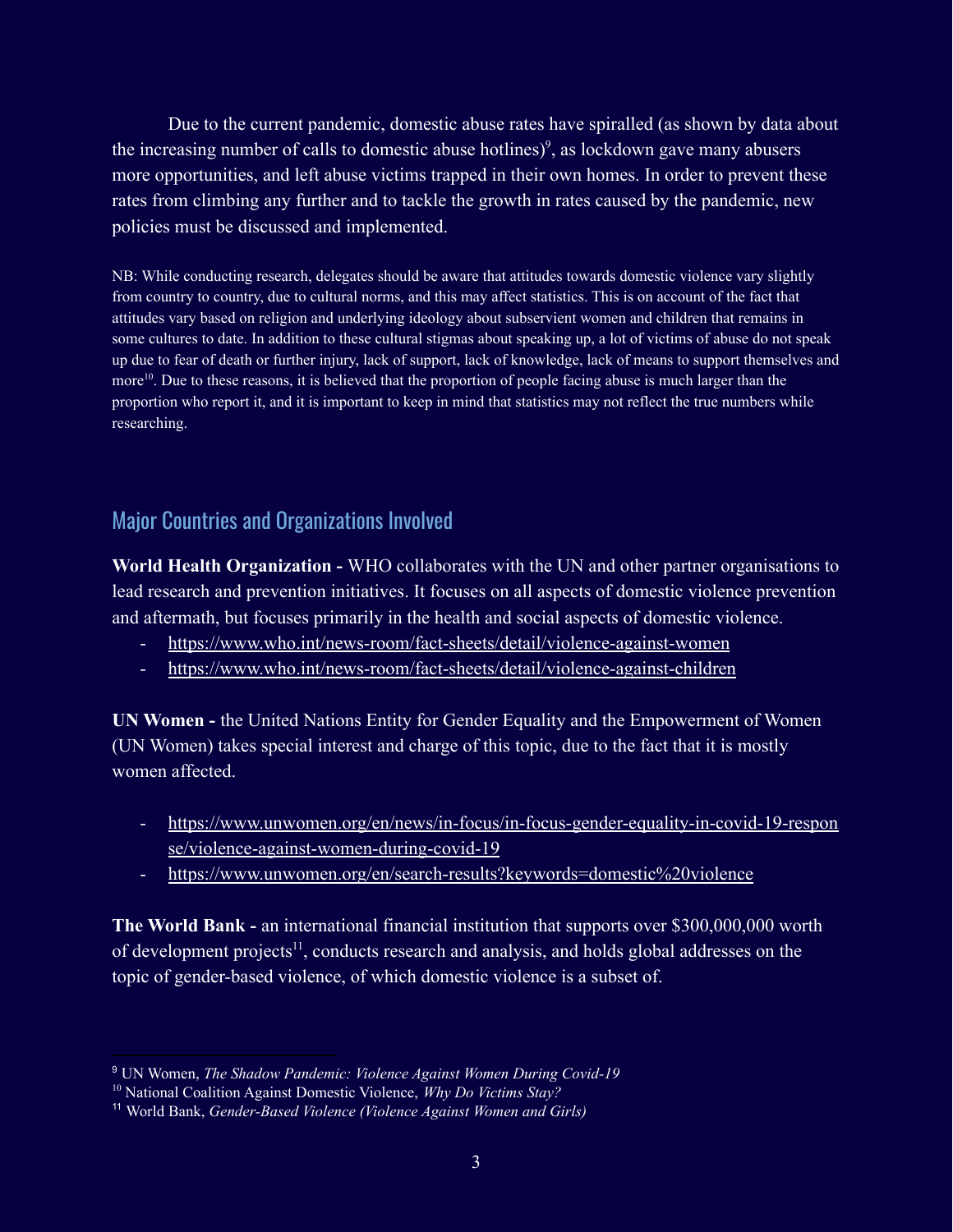- https://www.worldbank.org/en/work-with-us/hsd/home/domestic abuse prevention prog [ram](https://www.worldbank.org/en/work-with-us/hsd/home/domestic_abuse_prevention_program)
- [https://www.worldbank.org/en/topic/socialsustainability/brief/violence-against-women-an](https://www.worldbank.org/en/topic/socialsustainability/brief/violence-against-women-and-girls) [d-girls](https://www.worldbank.org/en/topic/socialsustainability/brief/violence-against-women-and-girls)

**Office of the United Nations High Commissioner for Human Rights -** this office collates and organises official UN declarations and documents, and is designed to aid the UN in promoting and protecting human rights.

- [https://www.ohchr.org/EN/Issues/Torture/SRTorture/Pages/DomesticViolenceProhibition](https://www.ohchr.org/EN/Issues/Torture/SRTorture/Pages/DomesticViolenceProhibitionTorture.aspx) [Torture.aspx](https://www.ohchr.org/EN/Issues/Torture/SRTorture/Pages/DomesticViolenceProhibitionTorture.aspx)
- <https://www.ohchr.org/en/professionalinterest/pages/violenceagainstwomen.aspx>

**United Nations Children's Emergency Fund -** UNICEF specialises in data collection and analysis in relation to the domestic abuse of minors. This organization's aim is to protect child victims, and reduce the rates of child abuse, where data shows that approximately 1 billion children have experiences domestic violence in the past year<sup>12</sup>.

- <https://data.unicef.org/topic/adolescents/violence/>
- <https://data.unicef.org/topic/gender/harmful-practices-and-intimate-partner-violence/>

As well as the organizations listed above, many countries have their own internal organisations, which operate on a smaller scale, but are more well-versed in the technicalities of their government's laws and cultural norms.

# Relevant UN Resolutions and Reports

The first official recognition by the Economic and Social Council was in a short report titled *Domestic Violence<sup>13</sup>*. Published in 1989, it acknowledges both the significance of domestic violence for the victims, as well as recalls and re-affirms the committment to eradicate all violence against women, brought up in a resolution passed in May 1988. Another document titled *Implementation of the Declaration of Basic Principles of Justice for Victims of Crime and Abuse of Power*<sup>14</sup>, also released in 1989, urges member states to include policies that adequately

<sup>12</sup> World Health Organization, *Violence Against Children*

<sup>13</sup> United Nations, *Domestic Violence, 1989*

<sup>14</sup> United Nations, *Implementation of the Declaration of Basic Principles of Justice for Victims of Crime and Abuse of Power, 1989*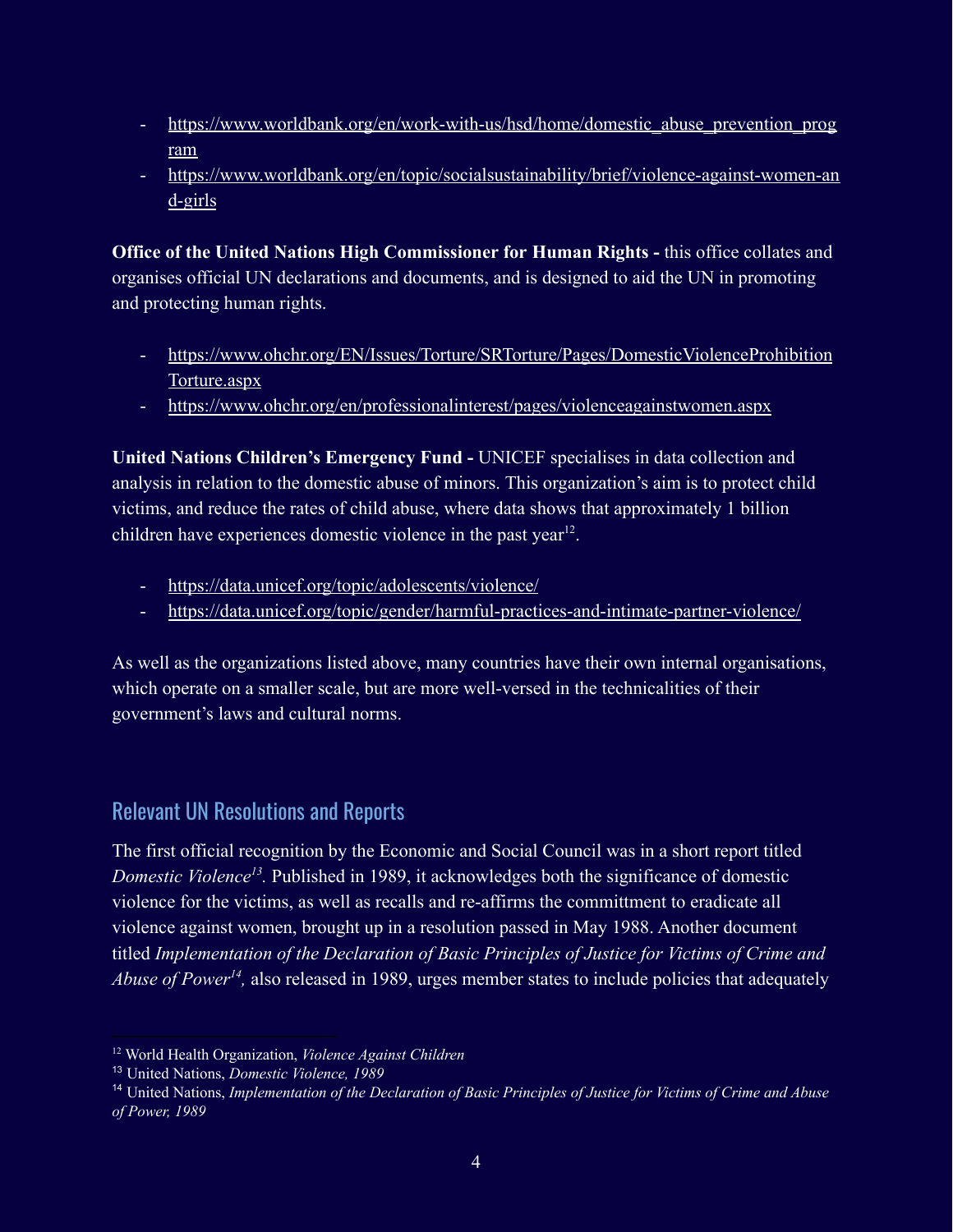deal with victims of all abuse of power, therefore including victims of domestic abuse, although not directly addressed.

The aforementioned *Declaration on the Elimination of Violence Against Women<sup>15</sup>, of 1993,* marks the beginning of the global battle against domestic violence. This declaration acts as the cornerstone to not only battling domestic violence against women, but is also the most significant declaration to end all violence agaisnt women, and is the first international recognition of a problem in which domestic violence is also encompassed. Also published in 1993, a document titled *Strategies for Confronting Domestic Violence: A Resource Manual<sup>16</sup>* details in-depth the causes, effects and responses to domestic violence. As well as this, it covers appropriate modifications which legal systems can make, and proves a framework for countries to adopt in order to combat domestic violence and deal with victims adequately.

A separate resolution published in 2003, *Elimination of Domestic Violence Against Women,* focuses specifically on measures that should be implemented by member states, detailing the steps which van be taken by the states so that domestic violence rates decrease. Although it's title focuses on women, this is the first resolution that explicitly addresses other victims of domestic abuse, such as children and other vulnerable people living in the house. In addition to that, it calls on states to 'provide or facilitate the provision of assistance to victims of domestic violence'<sup>17</sup> and to 'establish and/or strengthen police response protocols'<sup>18</sup> amongst other things. This resolution is important, as it provides a detailed list of definitive UN protocols and measures which are specifically aimed at combating domestic violence.

Another resolution passed in 2014 discusses the importance of implementing measures to prevent violence against children, and although not specifically highlighted, domestic violence against minors is also brought up in this resolution. The *United Nations Model Strategies and Practical Measures on the Elimination of Violence against Children in the Field of Crime Prevention and Criminal Justice Resolution* discusses how 'establish[ing] and strengthen[ing] child rights monitoring and accountability systems<sup>'19</sup> reduces domestic violence against minors, and suggests other measures that can also be put in place.

<sup>15</sup> Office of the United Nations High Commissioner of Human Rights, *Declaration on the Elimination of Violence Against Women*

<sup>16</sup> United Nations Office on Drugs and Crime, *Strategies for Confronting Domestic Violence: A Resource Manual*

<sup>17</sup> ODS, *Elimination of domestic violence against women, pages 3-4*

<sup>18</sup> ODS, *Elimination of domestic violence against women, pages 3-4*

<sup>19</sup> United Nations, *United Nations Model Strategies and Practical Measures on the Elimination of Violence against Children in the Field of Crime Prevention and Criminal Justice,* page 4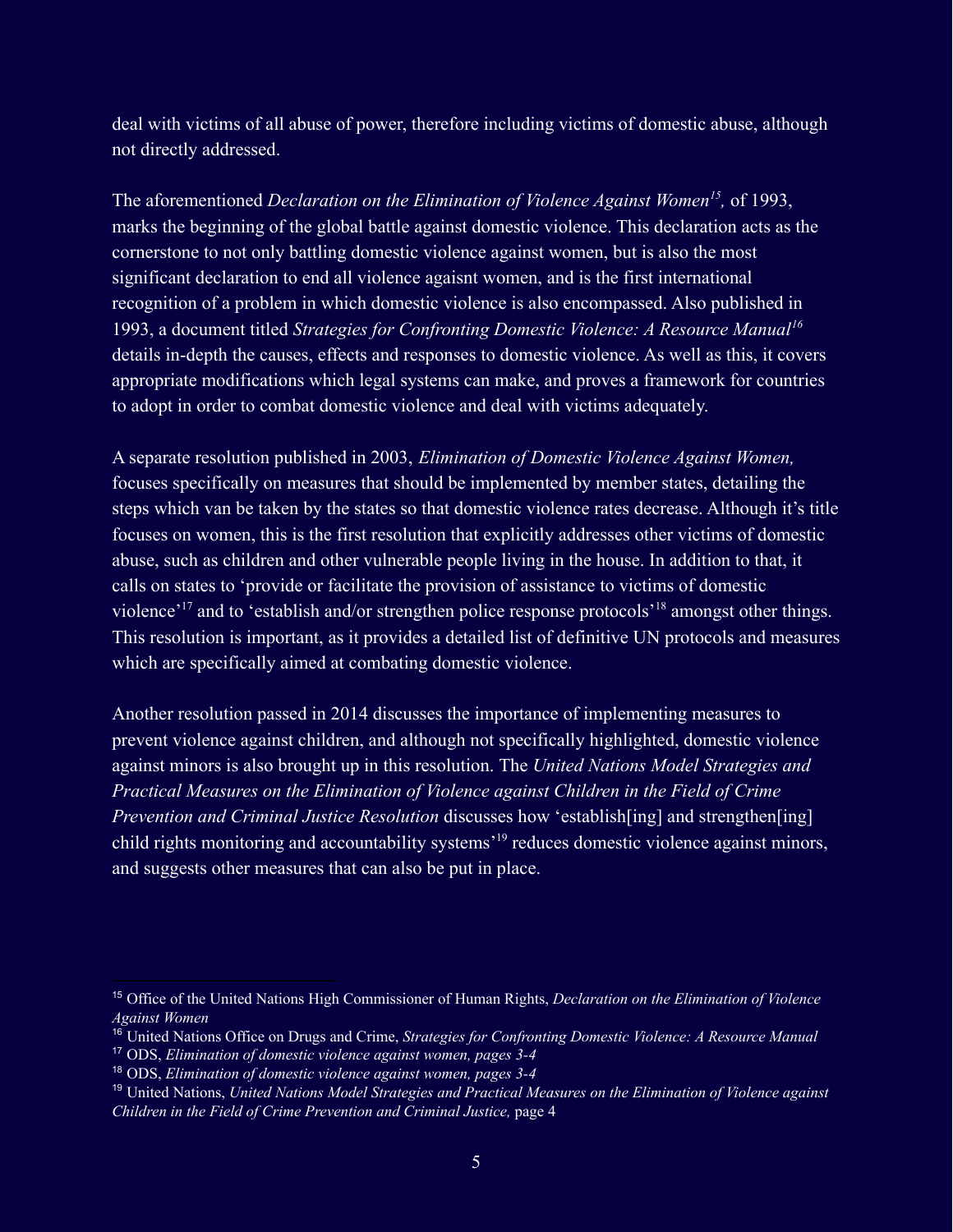In a collaboration between WHO, UN Women and 12 other partner agencies, a document called *RESPECT Women* was published in 2019<sup>20</sup>. Aimed at policy makers, this document offers solutions for lawmakers, in which the prevention of domestic abuse towards women, adolescents and children specifically is emphasised, and allows policy makers to consider effective prevention measures which can be implemented within the judicial set up of a country.

Links to all the resolutions and reports mentioned can be found in the bibliography. More ECOSOC resolutions and reports can be found here: <https://www.un.org/ecosoc/en/documents/search-documents>

# Previous Attempts at Resolving This Issue

#### Previous Attempts at Resolving the Issue

Aside from the resolutions and measures mentioned above, all countries will have specific measures and laws that have been previously passed. In order to pass a resolution successfully, delegates must have knowledge of their country's prior attempts at resolving this issue.

**In 1878,** the United Kingdom passed the Matrimonial Causes Act<sup>21</sup>, which made it legal for a woman facing domestic abuse to seek legal separation and even reparations from her husband. The passing of this act signalled the beginning of a European recognition of the problem, and led to the formation of more such laws.

**In 1993,** the manual, *Strategies for Confronting Domestic Violence: A Resource Manual,* marked the beginning of a worldwide recognition of the gravity of domestic violence, and encouraged many countries to start implementing preventative measures, as well as increased awareness of the problem.

**In 1994,** the Violence Against Women Act (VAWA) was passed in the United States, making domestic abuse a federal crime, and also establishing the first official anti-domestic abuse standpoint which resulted in legal action all over the United States.

In 2006, India passed the Protection of Women from Domestic Violence  $Act^{22}$ , in which the victim was granted access to protection and legal support, and provided a comprehensive definition for the term domestic violence, which included harassment for dowry (the money,

<sup>20</sup> World Health Organization, *RESPECT Women: Preventing Violence Against Women*

<sup>21</sup> Wikipedia, *Domestic Violence*

<sup>22</sup> Global Database on Violence Against Women, *Protection of Women from Domestic Violence Act*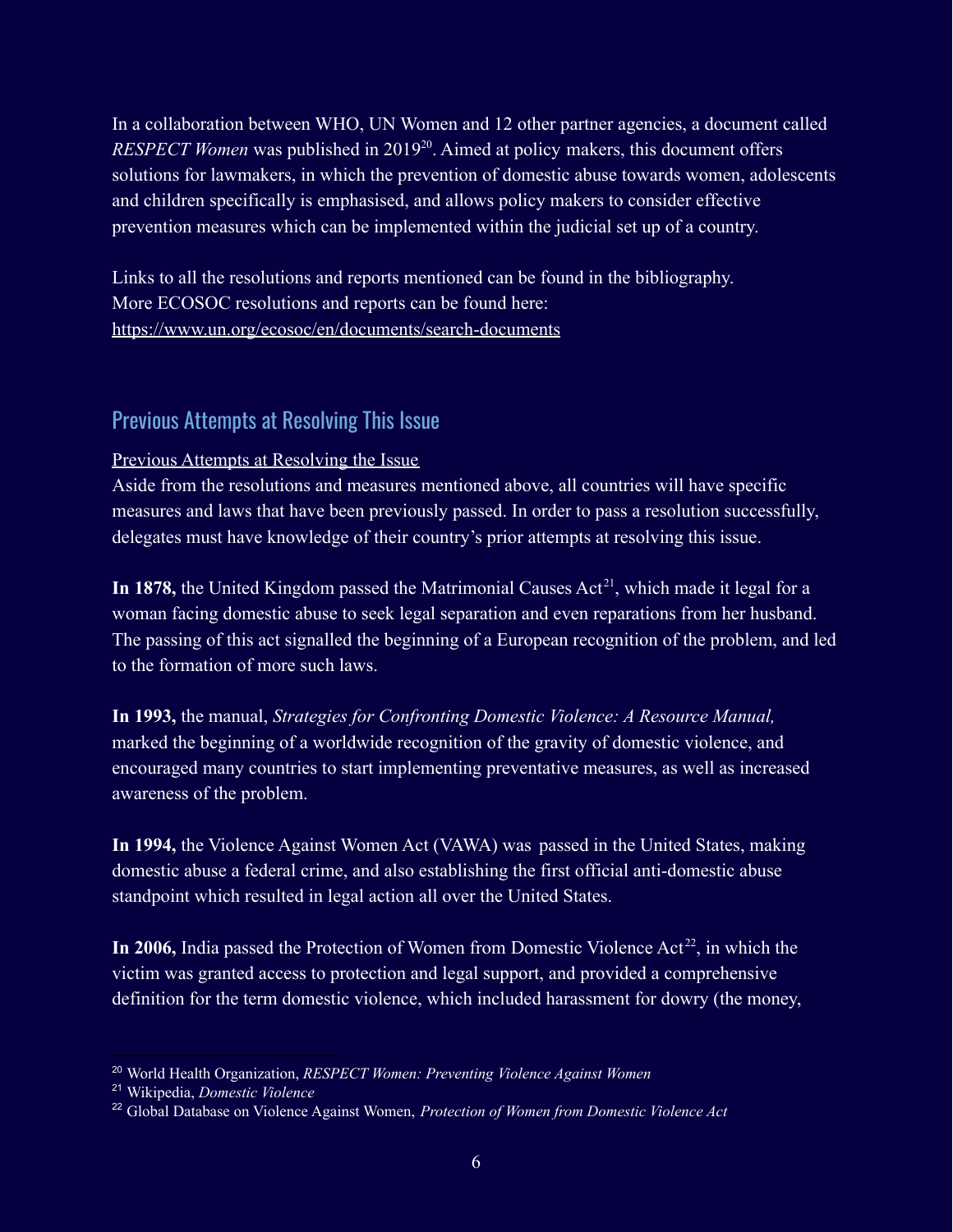goods, or estate that a woman brings to her husband or his family in marriage)<sup>23</sup>. The passing of this act was significant, as it was the first comprehensive anti-domestic abuse law passed in India, a country where domestic violence is a significant problem.

**In 2011,** the Istanbul Convention was passed. Originally, 47 member states of the EU signed the convection and agreed to uphold its clauses, but as of the present, only 34 member states of the Council of Europe have ratified  $it^{24}$ . It was negotiated and put together as a response to the widespread increase in gender-based violence, and although it focuses on all violence against women, there is heavy emphasis on domestic violence prevention, and the protection of victims. The convention came into place in 2014, and is the first legally binding convention which is highly focused on preventing domestic violence, through the use of a comprehensive legal framework.

Although not a strictly permanent measure, many countries have increased funding for abuse shelters and protection programmes, or amended laws during the pandemic in order to protect abuse victims. These countries include Canada, France, the United Kingdom, Austria, Greenland, South Africa, Australia, Italy, Spain and Germany<sup>25</sup>.

Responses to the increased domestic abuse rates during covid:

[https://blogs.unicef.org/evidence-for-action/five-ways-governments-are-responding-to-violence](https://blogs.unicef.org/evidence-for-action/five-ways-governments-are-responding-to-violence-against-women-and-children-during-covid-19/)[against-women-and-children-during-covid-19/](https://blogs.unicef.org/evidence-for-action/five-ways-governments-are-responding-to-violence-against-women-and-children-during-covid-19/)

Understanding the legal measures that have been put in place:

<https://www.paho.org/hq/dmdocuments/2009/englishfactsheet2.pdf>

Country specific measures against violence against women (Europe):

https://www.europarl.europa.eu/RegData/etudes/STUD/2020/658648/IPOL\_STU(2020)658648 [EN.pdf](https://www.europarl.europa.eu/RegData/etudes/STUD/2020/658648/IPOL_STU(2020)658648_EN.pdf)

Key Facts about the Istanbul Convention:

<https://www.coe.int/en/web/istanbul-convention/key-facts>

[https://en.wikipedia.org/wiki/Istanbul\\_Convention](https://en.wikipedia.org/wiki/Istanbul_Convention)

[https://ec.europa.eu/justice/saynostopvaw/downloads/materials/pdf/istanbul-convention-leaflet-o](https://ec.europa.eu/justice/saynostopvaw/downloads/materials/pdf/istanbul-convention-leaflet-online.pdf) [nline.pdf](https://ec.europa.eu/justice/saynostopvaw/downloads/materials/pdf/istanbul-convention-leaflet-online.pdf)

<sup>23</sup> Encyclopaedia Britannica, *Dowry | Definition, Examples and Facts*

<sup>&</sup>lt;sup>24</sup> Council of Europe, *Key facts about the Istanbul* 

<sup>25</sup> UNICEF, *Five ways governments are responding to violence against women and children during COVID-19*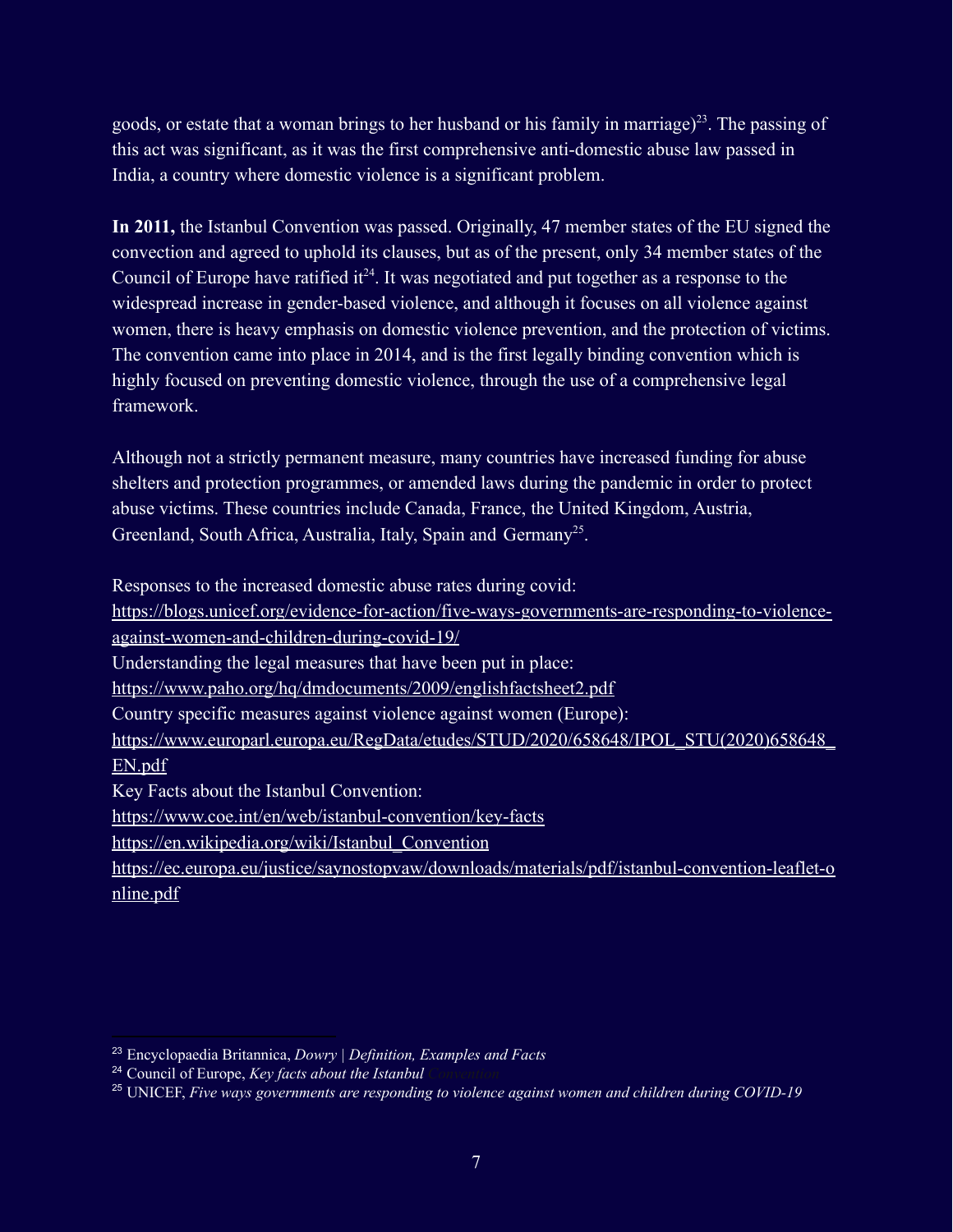# Possible Solutions

Given the current nature of the problem, and its exacerbation due to the pandemic, delegates should focus on both short term and long term solutions. There must be both a focus on managing repercussions of the pandemic and providing immediate aid for lockdown victims, as well as an attempt to establish a larger framework for the resolution, that focuses on long term preventative measures.

Due to the gravity and scope of this issue, delegates should approach solutions with a multi-faceted approach. There is no single solution to this problem, and it is important to be aware that a variety of solutions and measures must be used in order to tackle this problem. Solutions can fall under these categories:

- Education and prevention programmes
- Support and aid
- Legal measures and penalties
- Data collection and analysis
- Training programmes
- Focus on female economic independence
- Economic support

**Education -** spreading awareness of the issue, be it through social media, physical media or even school curriculum changes. A focus on education about abuse in school addresses the issue of domestic violence against minors, and allows children who might otherwise be too young to understand that they are being abused get the help they need. An increase in intervention and prevention programmes also helps combat the issue, as it tackles the root of the problem and acts as a preventative measure.

**Support and aid -** providing legal assistance for victims, increasing the number of shelters, incentivising volunteering for shelters and abuse centres, providing safe houses for those who feel a risk, introducing police escorts or legal protection from abusers, providing economic support where necessary.

**Legal measures -** introducing more stringent legal penalties, and making amendments to the legal retribution faced by abusers, tightening up legal procedures concerning abuse cases, and improving the consistency with which legal penalties are given out.

**Data collection -** increasing the amount of data collection allows more research to be conducted, on the circumstances in which domestic violence breeds, what causes it, how to prevent it with more efficiency, how to effectively extricate abuse victims from their situations, and more. With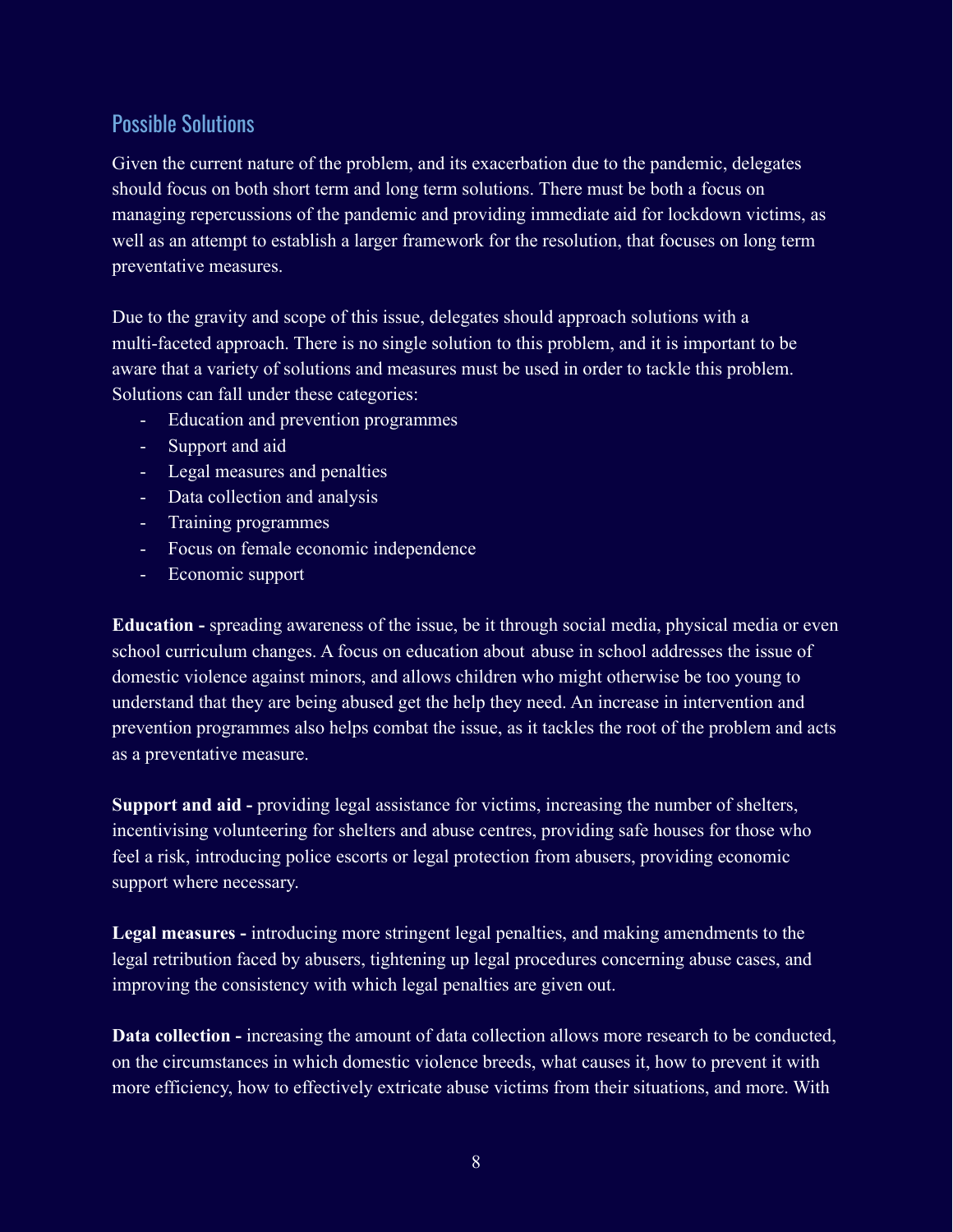more data collection and analysis, measures can keep being improved to reflect current research and improve the efficacy of the solution.

**Training programmes -** more thorough training for law enforcement on how to approach abuse victims, handle situations in which they might be in danger, and how to encourage more abuse victims to step forward. Additionally, train teachers and caregivers how to spot the signs of abuse on children and the elderly, as well as improve training for the judiciary department on how to effectively deal with the legal aspect of abuse cases.

**Female Economic independence -** address the issue that a lot of women stay in abusive relationships due to fears of not being able to support themselves and/or their children by educating them from a young age on the importance of financial independence, encourage more young women and new mothers to join/rejoin the workforce, educate more women on the importance of having economic independence and the issues that can arise from being reliant on your partner, increase awareness about financial abuse as a form of abuse.

**Economic support -** increase government funding to initiatives, shelters, prevention programmes, organisations and existing domestic violence acts.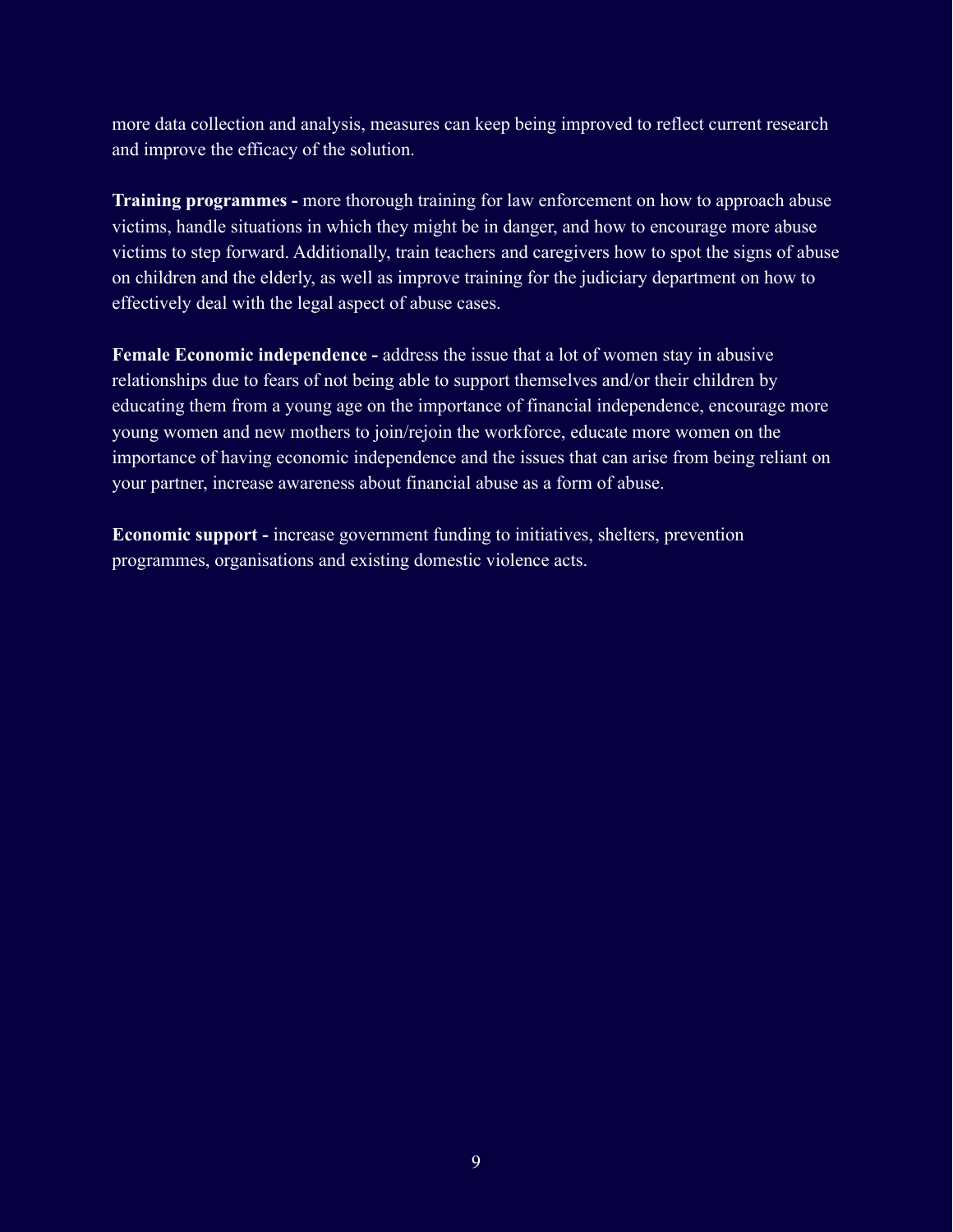### Bibliography

Delegates are highly encouraged to explore the websites, articles and documents linked in the bibliography to find more information on this topic.

Alessandra Guedes, Amber Peterman, Dina Deligiorgis. "Five Ways Governments Are Responding to Violence Against Women and Children During COVID-19." UNICEF. Last modified April 8, 2020.

https://blogs.unicef.org/evidence-for-action/five-ways-governments-are-responding-to-violenceagainst-women-and-children-during-covid-19/.

"Domestic Violence." Wikipedia, the Free Encyclopedia. Last modified August 10, 2021. https://en.wikipedia.org/wiki/Domestic\_violence#History.

"Dowry | Definition, Examples, & Facts." Encyclopedia Britannica. Accessed August 10, 2021. https://www.britannica.com/topic/dowry.

The Economic and Social Council, United Nations. "Domestic Violence." United Nations. Last modified May 24, 1989.

https://www.un.org/ecosoc/sites/www.un.org.ecosoc/files/documents/2021/resolution-1989-67.pd f.

The Economic and Social Council, United Nations. "Implementation of the Declaration of Basic Principles of Justice for Victims of Crime and Abuse of Power." United Nations. Last modified May 24, 1989. https://www.un.org/ecosoc/sites/www.un.org.ecosoc/files/documents/2021/resolution-1989-57.pd

f.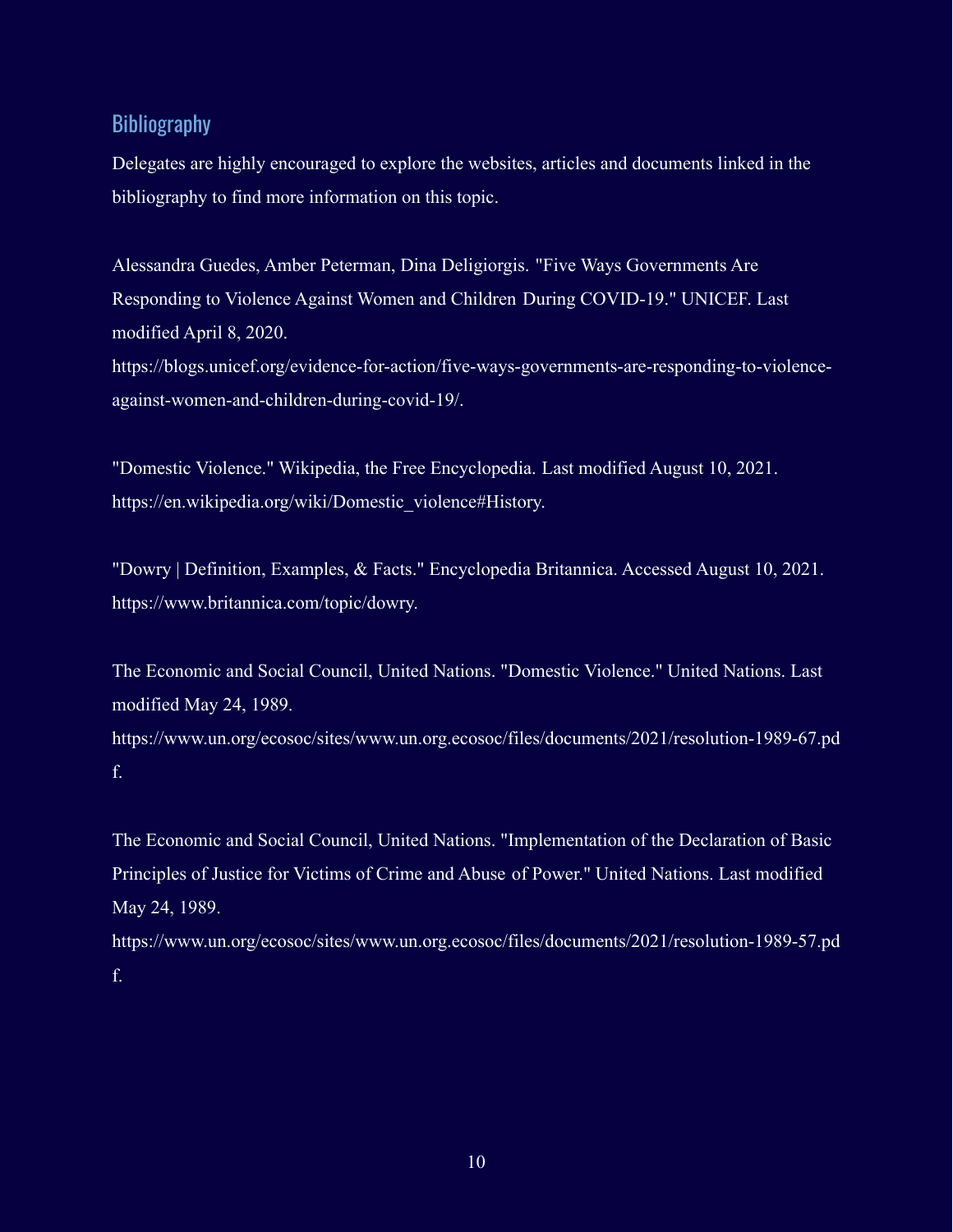The Economic and Social Council, United Nations. "United Nations Model Strategies and Practical Measures on the Elimination of Violence against Children in the Field of Crime Prevention and Criminal Justice." United Nations. Last modified July 16, 2014. https://www.un.org/ga/search/view\_doc.asp?symbol=E/RES/2014/18.

"Elimination of domestic violence against women." ODS. Last modified February 19, 2004. https://documents-dds-ny.un.org/doc/UNDOC/GEN/N03/503/40/PDF/N0350340.pdf?OpenElem ent.

"Federal Crime in the United States." Wikipedia, the Free Encyclopedia. Last modified March 21, 2021. https://en.wikipedia.org/wiki/Federal\_crime\_in\_the\_United\_States.

"Gender-Based Violence (Violence Against Women and Girls)." World Bank. Last modified September 25, 2019.

https://www.worldbank.org/en/topic/socialsustainability/brief/violence-against-women-and-girls.

"Key Conference Outcomes on Human Rights." United Nations. Accessed August 9, 2021. https://www.un.org/esa/devagenda/humanrights.html.

"Key Facts About the Istanbul Convention." Council of Europe. Accessed August 10, 2021. https://www.coe.int/en/web/istanbul-convention/key-facts.

"NCADV | National Coalition Against Domestic Violence." The Nation's Leading Grassroots Voice on Domestic Violence. Accessed August 9, 2021. https://ncadv.org/why-do-victims-stay.

"OHCHR | Declaration on the Elimination of Violence Against Women." OHCHR. Accessed August 9, 2021.

https://www.ohchr.org/en/professionalinterest/pages/violenceagainstwomen.aspx.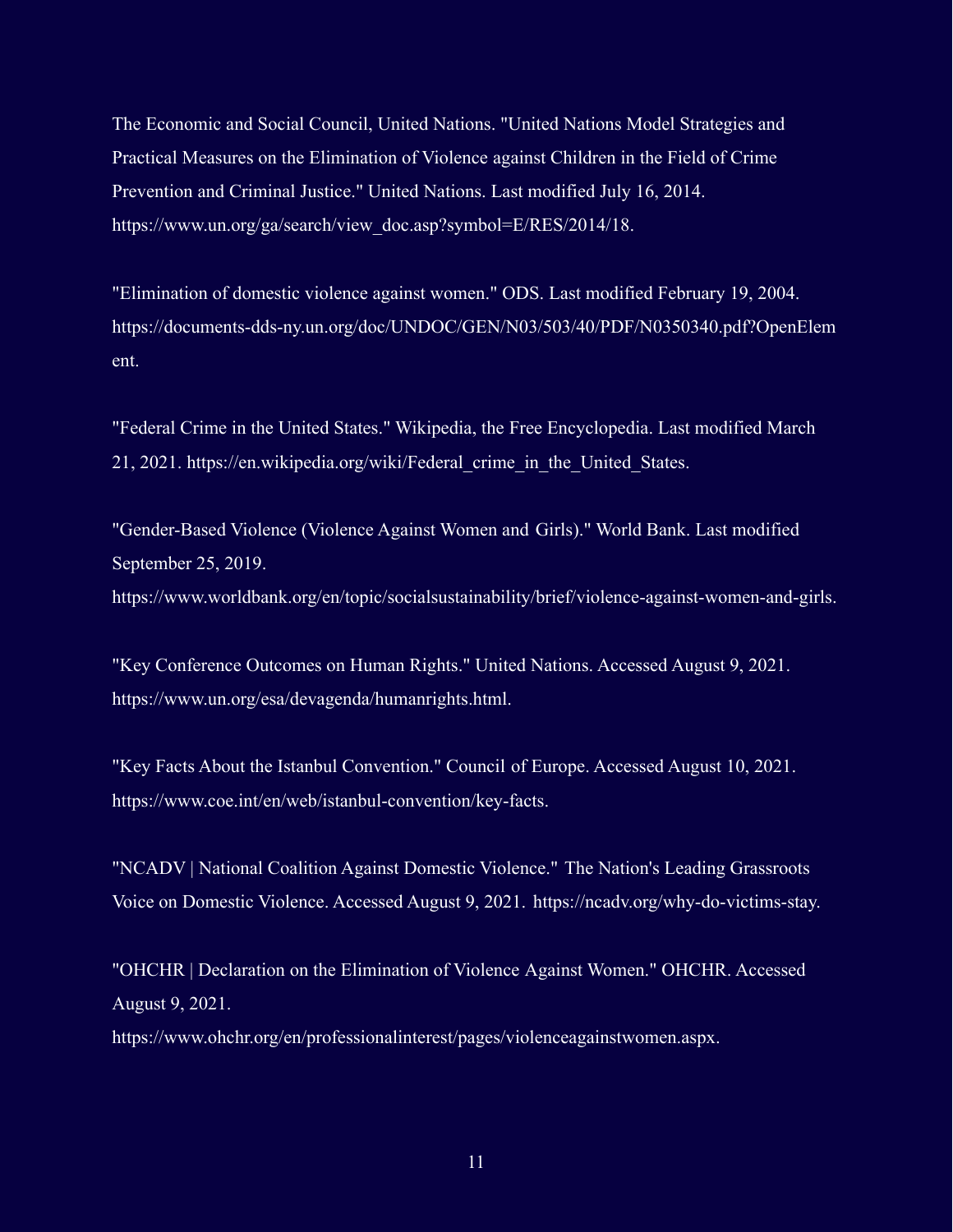"Protection of Women from Domestic Violence Act." Global Database on Violence Against Women. Last modified 2006. https://evaw-global-database.unwomen.org/en/countries/asia/india/2006/protection-of-women-fr om-domestic-violence-act.

"Ratification - Google Search." Google. Accessed August 10, 2021. https://www.google.com/search?q=ratification&oq=ratification&aqs=chrome..69i57j0i512l9.268 2j0j1&sourceid=chrome&ie=UTF-8.

"RESPECT Women: Preventing Violence Against Women." WHO | World Health Organization. Last modified June 10, 2020. https://www.who.int/publications/i/item/WHO-RHR-18.19.

"The Shadow Pandemic: Violence Against Women During COVID-19." UN Women. Accessed August 9, 2021.

https://www.unwomen.org/en/news/in-focus/in-focus-gender-equality-in-covid-19-response/viole nce-against-women-during-covid-19.

"Statistics." NCADV | National Coalition Against Domestic Violence. Last modified August 9, 2021. https://ncadv.org/STATISTICS.

"Strategies for Confronting Domestic Violence: A Resource Manual." United Nations Office on Drugs and Crime. Last modified December 20, 1993. https://www.unodc.org/pdf/youthnet/tools\_strategy\_english\_domestic\_violence.pdf.

United Nations. "Strategies for Confronting Domestic Violence: A Resource Manual." United Nations Office on Drugs and Crime. Last modified December 1993. https://www.unodc.org/pdf/youthnet/tools\_strategy\_english\_domestic\_violence.pdf.